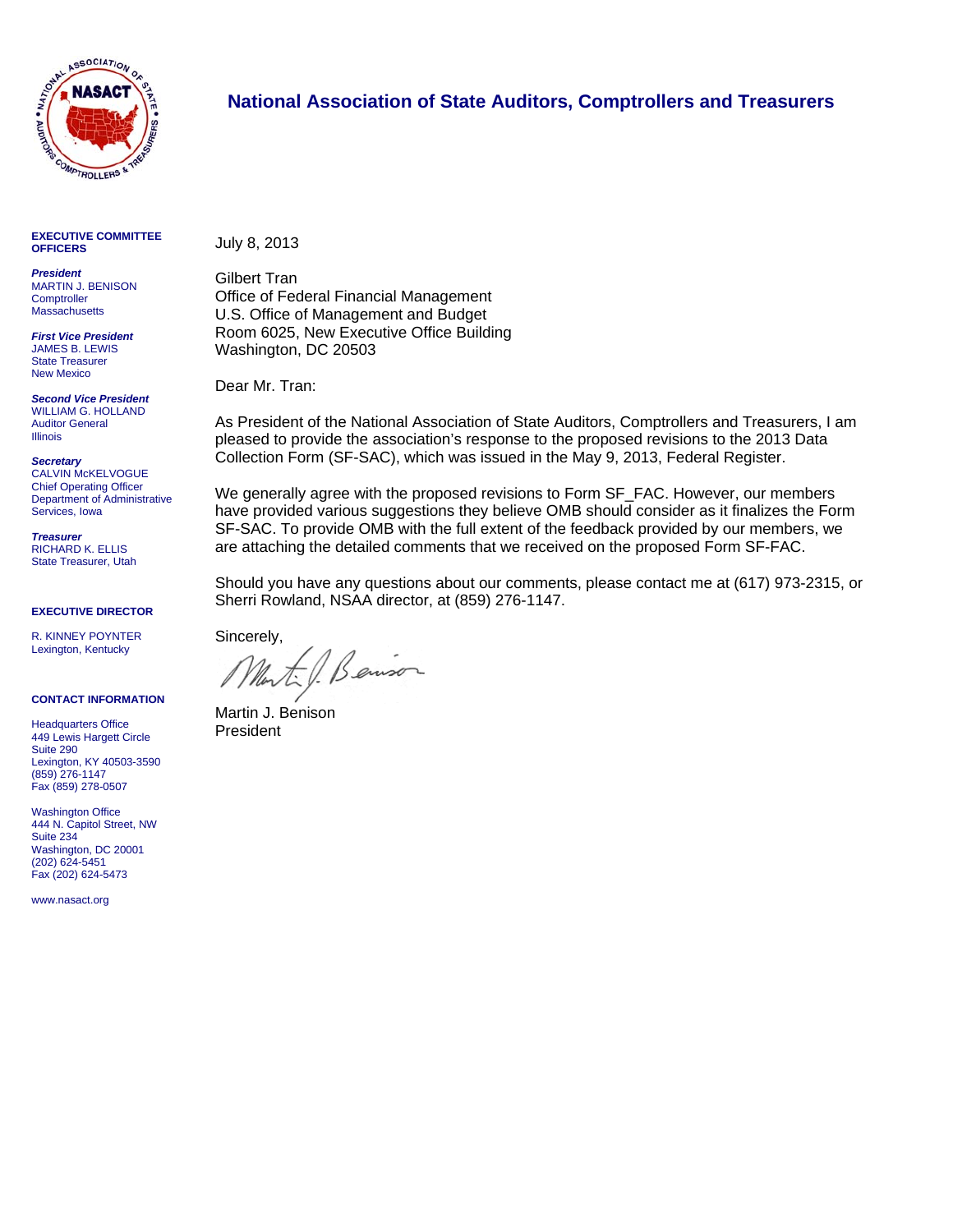| <b>General Comments</b> |                                                                                                                                                                                                                                                                                                                                                                                                                                                                                                                                                                                                                                                                                                                                                                                                                                                                                                                                                                                                                                                                                                                                                                                  |
|-------------------------|----------------------------------------------------------------------------------------------------------------------------------------------------------------------------------------------------------------------------------------------------------------------------------------------------------------------------------------------------------------------------------------------------------------------------------------------------------------------------------------------------------------------------------------------------------------------------------------------------------------------------------------------------------------------------------------------------------------------------------------------------------------------------------------------------------------------------------------------------------------------------------------------------------------------------------------------------------------------------------------------------------------------------------------------------------------------------------------------------------------------------------------------------------------------------------|
|                         |                                                                                                                                                                                                                                                                                                                                                                                                                                                                                                                                                                                                                                                                                                                                                                                                                                                                                                                                                                                                                                                                                                                                                                                  |
|                         | The proposed information implies that a particular finding may be associated with multiple compliance requirements. The revised guidance<br>should specifically state the situations when separate findings for the same program are considered appropriate and situations where<br>findings for the same program may be combined.                                                                                                                                                                                                                                                                                                                                                                                                                                                                                                                                                                                                                                                                                                                                                                                                                                               |
|                         | Also, the proposed information does not address whether audit findings affecting multiple grants can be combined based on compliance<br>requirements, instead of programs. For example, a state agency may have a subrecipient monitoring process in place that covers three<br>major federal programs. If that system is considered inadequate from an internal control perspective, the revised guidance should indicate<br>whether (1) a combined audit finding may be written covering all three programs as related to the subrecipient monitoring requirement, with<br>the same finding number shown in Part III, Item 7(d), or (2) a separate finding should be written for each federal program (3 in this example,<br>with unique finding numbers).                                                                                                                                                                                                                                                                                                                                                                                                                     |
|                         | Finally, the guidance does not indicate a preference to having all findings for a particular federal agency grouped together in the numbering<br>sequence. If that is intended, it should be clearly indicated in the final version.                                                                                                                                                                                                                                                                                                                                                                                                                                                                                                                                                                                                                                                                                                                                                                                                                                                                                                                                             |
|                         | We believe the proposed changes to enter additional information from the auditor's report about individual findings will create an additional<br>administrative burden, especially for states. A study from the Maryland Governor's Grants Office found that individual states had between 10<br>to 184 new audit findings in 2012, with an average of 56 new findings each. We believe this additional burden may be worth the effort if the<br>changes increase the usefulness of the Data Collection Form in managing federal grants. However, the usefulness of these proposed<br>changes will only be beneficial to the Federal agencies that make direct awards because the Data Collection Form does not currently gather<br>information related to the source of pass-through funds.                                                                                                                                                                                                                                                                                                                                                                                     |
|                         | From reviewing the current Data Collection Form, we noted opportunities for improvement and have a general comment for OMB. We are<br>also providing two specific recommendations for modifying the Data Collection Form to offset the increase in administrative burden caused<br>by the proposed changes. However, we believe that our first recommendation provides the best opportunity as it will make the new<br>information collected useful to the states and other pass-throughs, which will increase accountability over sub-grantees and decrease the<br>administrative burden of managing federal grants.                                                                                                                                                                                                                                                                                                                                                                                                                                                                                                                                                            |
|                         | Add Fields to Include the Name of Pass-through and Identifying Number Assigned by the Pass-Through                                                                                                                                                                                                                                                                                                                                                                                                                                                                                                                                                                                                                                                                                                                                                                                                                                                                                                                                                                                                                                                                               |
|                         | Given that the federal government will make a single award to a state or other pass-throughs, which in turns makes individual subawards to<br>multiple grantees, it is logical to assume that pass-throughs collectively award and manage more individual grants subject to single audits<br>than the entire federal government. In 2011, a complete download of Schedule of Expenditures of Federal Awards (SEFA) information from<br>the Federal Audit Clearinghouse shows 449,820 lines of expenditures as being from a pass-through; whereas 239,621 lines are marked as<br>being directly awarded by the federal government. If each line of expenditures represents an individual grant, pass-throughs awarded and<br>managed nine grants for every five grants awarded and managed by the federal government. This clearly shows that OMB should<br>consider the needs of pass-throughs as it makes changes to the content of the Data Collection Form. Anything that OMB can do to increase<br>the usefulness of the information in the Data Collection Form for pass-throughs, can significantly reduce the administrative burden caused by<br>managing federal grants. |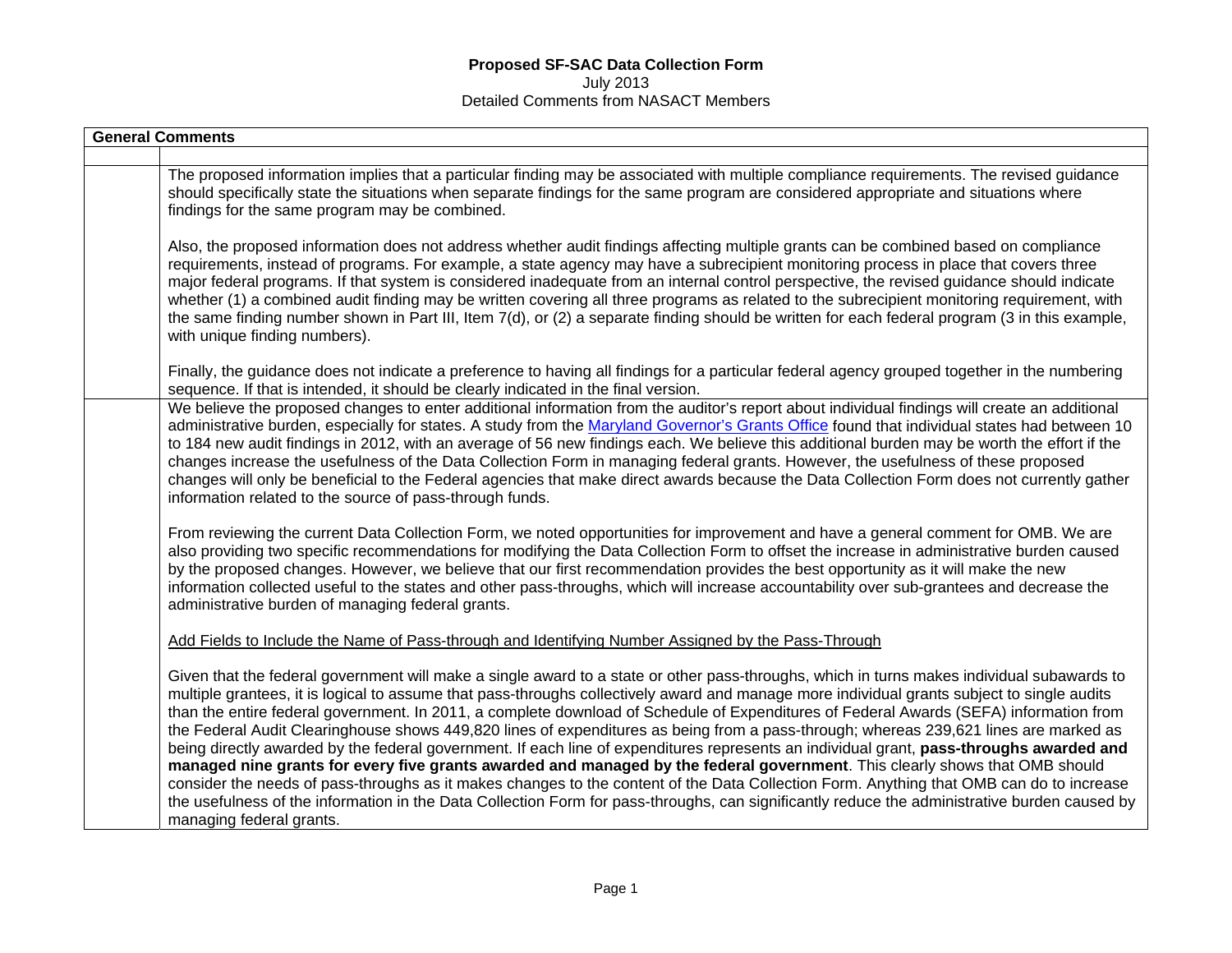OMB's Circular A-133 requires grantees to include the name of the pass-through entity and identifying number assigned by the pass-through on the face of their published SEFA for indirect awards; however, the Data Collection Form does not provide elements for recording this information. The Federal Audit Clearinghouse could add columns to Part III Item 6-Federal Awards Expended During Fiscal Year subgrantees to include the name of the pass-through and any identifying numbers assigned by the pass-through. By including this information in the Data Collection Form, OMB could make the Federal Audit Clearinghouse more valuable to thousands of pass-throughs and reduce their administrative burden.

## Automate the Clustering Requirement

The top 50 SEFAs in 2011 uploaded to the Federal Audit Clearinghouse had between 944 to 5,877 lines of expenditures of federal awards. This means that on average, each state has nearly 2,000 lines on their individual SEFA that need to be formatted and reported twice. States have to cluster programs on the SEFA before publication, but then remove the clusters before uploading their SEFA information to the Federal Audit Clearinghouse.

OMB's Circular A-133 requires grantees to identify clusters of programs and sum their expenditures within their published SEFA; however, the Data Collection Form does not provide a method for identifying clusters and producing a SEFA that meets the requirements of A-133. This causes a duplication of effort, and an unnecessary administrative burden. The Federal Audit Clearinghouse could handle clustering of programs by using the CFDA numbers in "Part 5 – Cluster of Programs" from the applicable year's Compliance Supplement to automatically cluster programs and sum their expenditures from the Data Collection Form. By adding the clustering function to the Federal Audit Clearinghouse, OMB could create consistency across all SEFAs and significantly reduce the administrative burden for all states and other grantees.

To reiterate, by taking the two actions above to modify the Data Collection Form's SEFA to meet the requirements of Circular A-133, OMB will save all grantees administrative time and ensure consistency across all SEFAs. As more pass-throughs are able to use the information in the Data Collection Form's SEFA, pass-throughs will hold their sub-grantees accountable for the information they report to the federal government. As sub-grantees are held accountable for the information they report to the federal government, the more accurate and reliable reports will become from sub-grantees.

## Eliminate Summary Reporting on Findings When Detail Reporting is Required

With OMB's proposed changes, there will be several data elements which will be recorded multiple times within the Data Collection Form. For example, on the Data Collection Form Part II:

- Item 3-Is a significant deficiency disclosed?
- Item 4-Is a material weakness disclosed?
- Item 5-Is a material noncompliance disclosed?

#### Under OMB proposed changes, these items will also be reported within Part III, Item 7-Federal Award Findings of the Data Collection Form.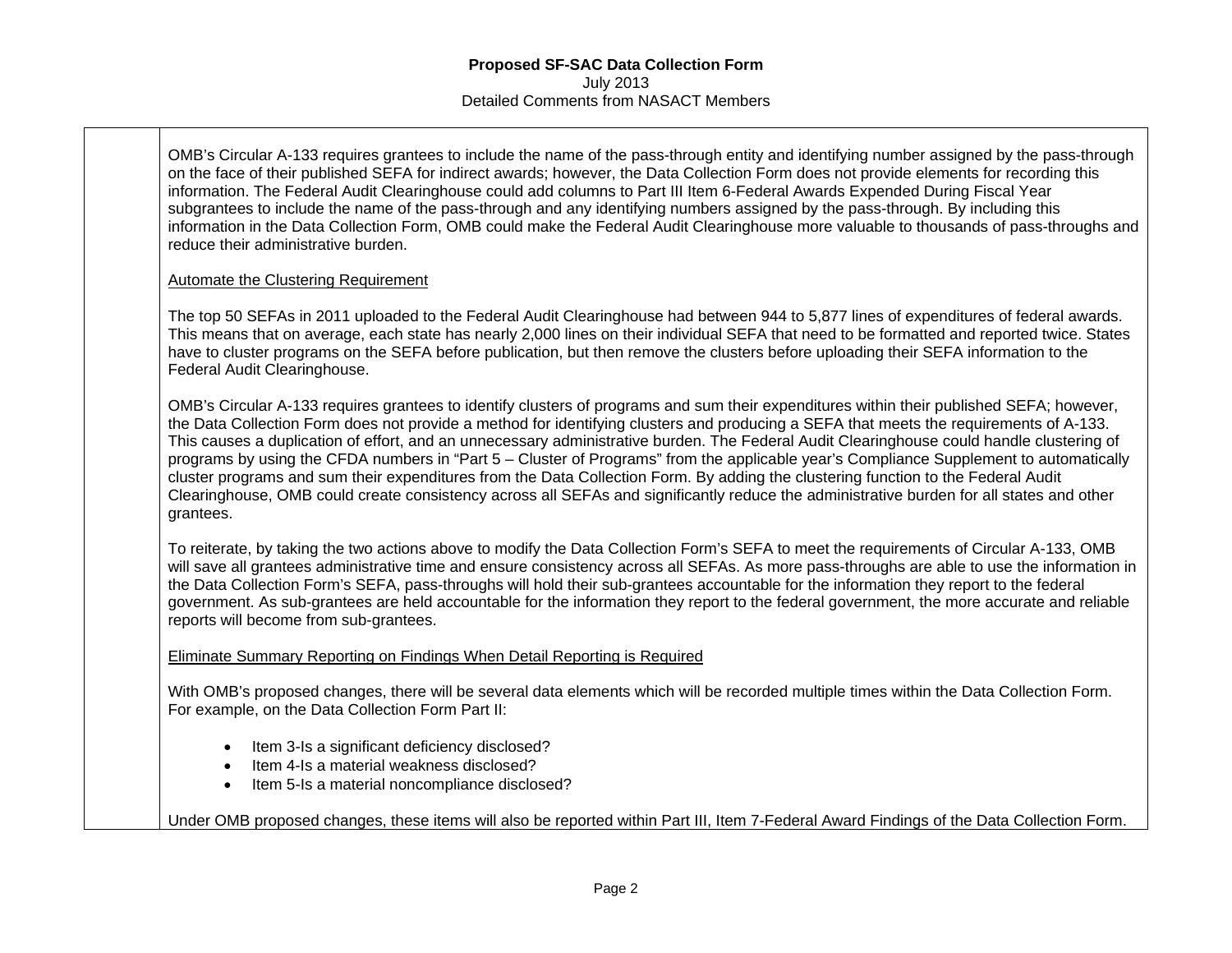We recommend that OMB consider revising the Data Collection Form to eliminate these and any other redundancies within the data collection process. OMB could have the Federal Audit Clearinghouse produce a summary of the information related to findings reported within Part III and display this summary to replace the elements listed above.

#### Use Data Collected to Determine which Federal Agencies have Current Year Audit Findings

Part III, Item 5 of the Data Collection Form instructs the auditor to indicate which Federal Agencies have current year audit findings related to direct funding or prior audit findings shown in the Summary Schedule of Prior Audit Findings related to direct funding. With the addition of the detailed information on individual current year findings in Part III, Item 7-Federal Award Findings, the information on the specific Federal agencies with current audit findings related to direct funding will be recorded in two locations. With the addition of Part III, Item 7-Federal Award Findings OMB should limit Part III, Item 5 to just prior audit findings shown in the Summary Schedule of Prior Audit Findings.

If Part III, Item 5 is modified to remove the redundant information related to current year audit findings, then OMB should consider moving the information on the Summary Schedule of Prior Audit Findings to a section to be completed by the auditee to be consistent with Circular A-133 requirements. Circular A-133§\_\_.315 (a) states "As part of this responsibility, the auditee shall prepare a summary schedule of prior audit findings."

#### Require the Auditee to Upload the Schedule of Expenditures of Federal Awards and Implement Controls

As part of the data submission process, some auditors upload the Schedule of Expenditure of Federal Awards to the Federal Audit Clearinghouse on behalf of the auditee. To enhance ownership of the process, we propose that OMB require the auditee to upload Columns (a)-(h) within Part III, Items 6 - Federal Awards Expended During Fiscal Year of the Data Collection Form. This will allow the auditee to upload its SEFA earlier in the Single Audit process and take ownership of the submission. Thereafter, the auditor can audit the auditee's submission and provide an independent evaluation of the SEFA that was uploaded to the Federal Audit Clearinghouse before it is certified.

We are not aware of any controls currently in place at the Federal Audit Clearinghouse to prevent the modification of the SEFA information by the auditor or auditee after it is uploaded into the Federal Audit Clearinghouse but before it is certified by both parties. To ensure data integrity, OMB should record if any changes are made to the SEFA after it is uploaded and provide information on the changes to the auditor and auditee to aid them in their certification process. Additionally, OMB will need to assure that access to modify Part III, Item 6-Federal Awards Expended During Fiscal Year Columns (i)-(k) and Item Seven-Federal Award Findings are limited to just the auditor.

#### Make the Full Content of the Federal Audit Clearinghouse Available to Pass-throughs

OMB should retain the requirement within its 2013 Grant Reform proposal to make the full content of the Federal Audit Clearinghouse available to the public to relieve administrative burden for states and other pass-throughs. Currently, subrecipients must spend administrative money to submit information electronically to the Federal Audit Clearinghouse; and then spend more resources to provide the same information to each pass-through which provides them federal funds. By making the full content of the Federal Audit Clearinghouse available on the web, OMB could reduce the administrative burden for thousands of sub-grantees.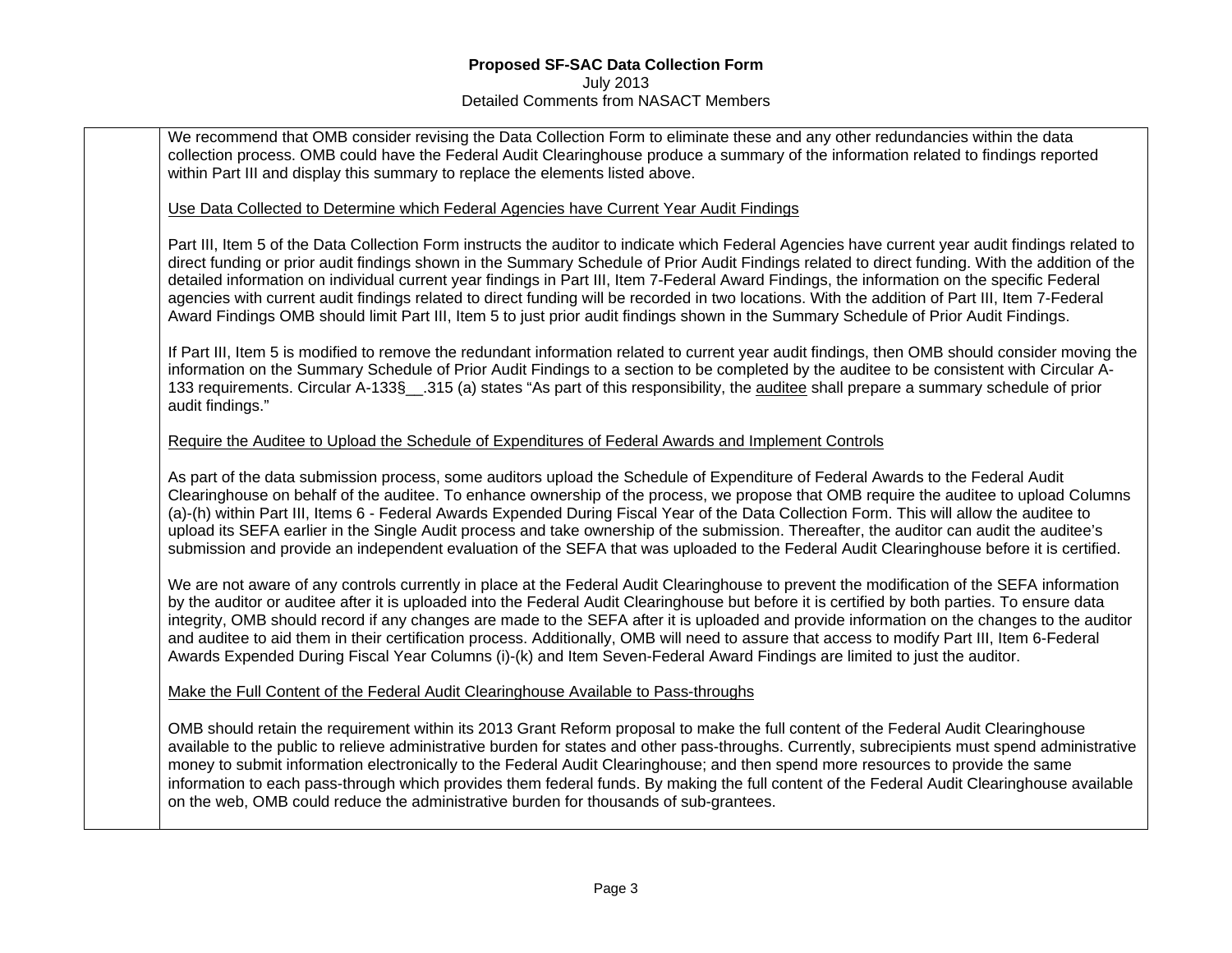|          | Develop Edit Check for Single Audit Threshold                                                                                                                                                                                                                                                                                                                                                                                                                                                                                                                                                                                                                                                                                                                                                                                                                                                                                  |
|----------|--------------------------------------------------------------------------------------------------------------------------------------------------------------------------------------------------------------------------------------------------------------------------------------------------------------------------------------------------------------------------------------------------------------------------------------------------------------------------------------------------------------------------------------------------------------------------------------------------------------------------------------------------------------------------------------------------------------------------------------------------------------------------------------------------------------------------------------------------------------------------------------------------------------------------------|
|          | The threshold for distinguishing Type A and B programs is calculated using a formula established by OMB using the expenditure total from<br>the SEFA. While Part III, Item 6-Federal Awards Expended During Fiscal Year of the Data Collection Form is a complete SEFA, OMB<br>requires the auditor to enter the threshold to distinguish Type A and Type B programs in Part III, Item 2-What is the dollar threshold to<br>distinguish Type A and Type B programs?. We propose that OMB consider developing a calculation using the amounts recorded within Part<br>III, Item 6 to determine the amount that is to be recorded within Part III, Item 2 of the Data Collection Form. However, if OMB believes that<br>the entered threshold is an indicator of audit quality, then OMB should consider creating an edit check to be executed at the time of entry to<br>present a validation error for the auditor to address. |
|          | Decide which Audit Product is Considered to be the Official Results of a Single Audit:                                                                                                                                                                                                                                                                                                                                                                                                                                                                                                                                                                                                                                                                                                                                                                                                                                         |
|          | As the data collection into the Federal Audit Clearinghouse becomes more robust, some entities may start to consider the information<br>uploaded to the Federal Audit Clearinghouse to be the official record; whereas, others may refer to the traditional audit report furnished by<br>the auditors. Anytime there are two different sources for the same information, it lowers administrative efficiencies and increases the<br>likelihood of inconsistencies, which can be interpreted as waste and errors, respectively. To decrease the administrative burden and increase<br>the consistency of reporting single audit results, we propose that OMB work with the states, the auditing profession, and other stakeholders<br>to make a determination as to which audit product is considered to be the official result of the single audit process.                                                                    |
|          |                                                                                                                                                                                                                                                                                                                                                                                                                                                                                                                                                                                                                                                                                                                                                                                                                                                                                                                                |
| Change 1 | Concern: We are a department (created by the Legislature) of the state of Alabama and are part of the state's reporting entity. We perform<br>the audit of the state's CAFR and Single Audit. Since we are part of the state's reporting entity, our department has the same EIN Number as<br>the state of Alabama. In this case when information is entered on the Data Collection Form both the Auditee's and Auditor's EIN number will<br>be the same and could lead to potential problems with data entry.                                                                                                                                                                                                                                                                                                                                                                                                                 |
|          | Question: Are state audit organizations required to report an EIN Number or does this change only apply to CPA Firms?                                                                                                                                                                                                                                                                                                                                                                                                                                                                                                                                                                                                                                                                                                                                                                                                          |
| Change 2 |                                                                                                                                                                                                                                                                                                                                                                                                                                                                                                                                                                                                                                                                                                                                                                                                                                                                                                                                |
|          | Will this require a change in the reporting on the SEFA for certain loan programs? Under this new requirement, would we now need to<br>separately identify the federal expenditures within a single CFDA that are loans and non-loan activity, or are we just noting on the data<br>collection form if the CFDA is a loan program and the SEFA reporting will remain the same?                                                                                                                                                                                                                                                                                                                                                                                                                                                                                                                                                 |
|          | Is there a need to distinguish between Federal loans with or without significant continuing compliance requirements?                                                                                                                                                                                                                                                                                                                                                                                                                                                                                                                                                                                                                                                                                                                                                                                                           |
|          |                                                                                                                                                                                                                                                                                                                                                                                                                                                                                                                                                                                                                                                                                                                                                                                                                                                                                                                                |
| Change 3 | We understand the need for standardized audit finding reference numbers, but we do not believe it is reasonable to implement this change<br>for Fiscal Year 2013 audits due to time constraints. Our Department utilizes an internal web-based findings application to record, evaluate,<br>and track all audit findings. This change will require extensive reconstruction of our existing findings application to be compatible with the<br>proposed standard format. Additionally, extensive coordination will be required with other independent auditors performing audits for the<br>Statewide Single Audit. Furthermore, our State's fiscal year ends on June 30, and based on interim audit testing performed to date, audit                                                                                                                                                                                           |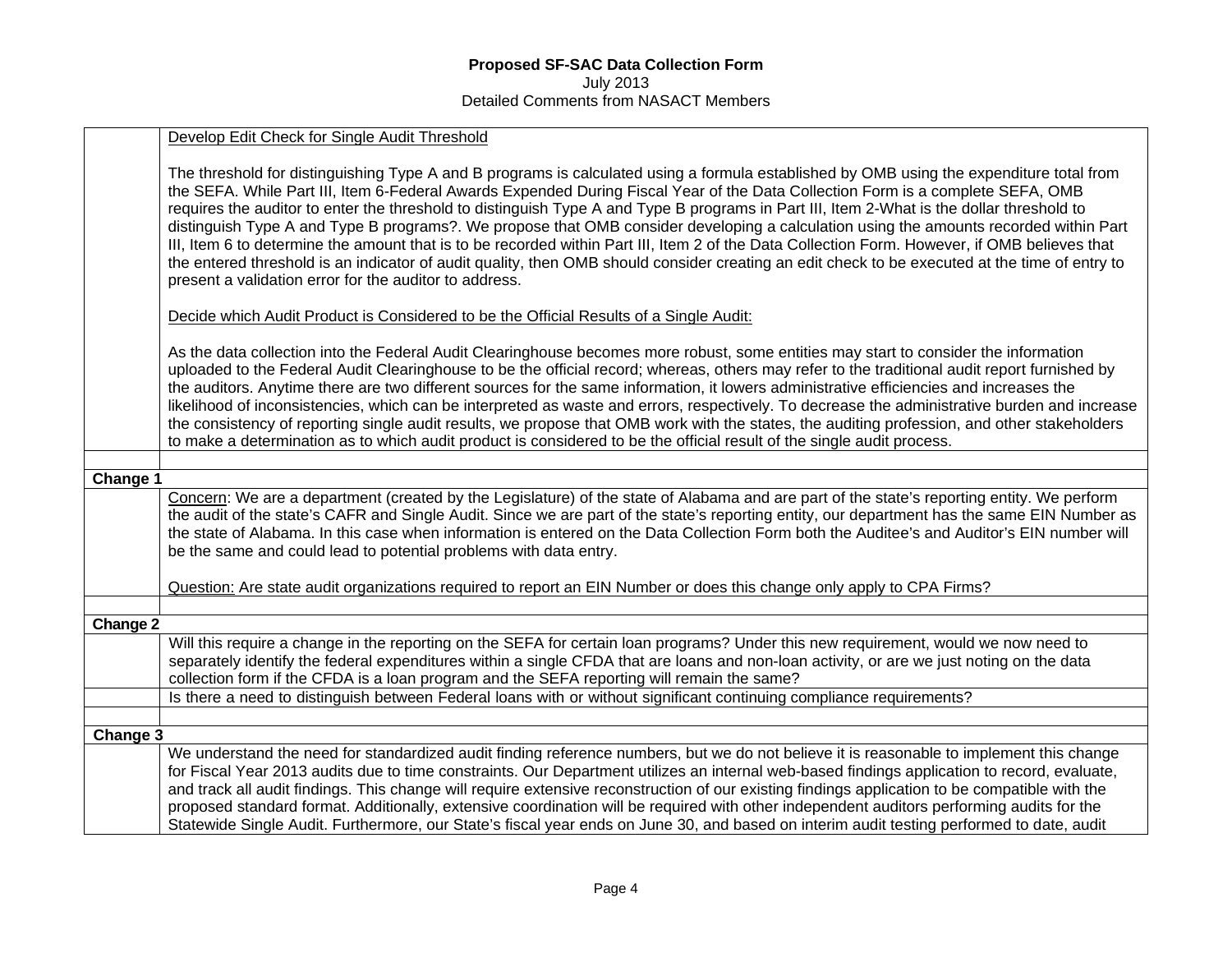|                              | findings are already being processed within our existing system.                                                                                                                                                                                                                                                                                                                                                                                                                                                                                                                                                                                                                                                                                                                                                                                                       |
|------------------------------|------------------------------------------------------------------------------------------------------------------------------------------------------------------------------------------------------------------------------------------------------------------------------------------------------------------------------------------------------------------------------------------------------------------------------------------------------------------------------------------------------------------------------------------------------------------------------------------------------------------------------------------------------------------------------------------------------------------------------------------------------------------------------------------------------------------------------------------------------------------------|
|                              | At a minimum, we request that this change be deferred until Fiscal Year 2014. We also request that OMB give consideration to allowing a<br>cross-reference to the finding numbers used on the SF-SAC form to numbers in our audit reports. This would not require us to change our<br>current findings application, and thereby save significant re-programming costs.                                                                                                                                                                                                                                                                                                                                                                                                                                                                                                 |
|                              | Our statewide single audit report normally has findings for both the financial statements and for findings related federal awards. We currently<br>distinguish between the two types by having FS for financial statement and SA for single audit federal program findings along with the year<br>and number sequence. For example, 12-FS-01 verses 12-SA-01. Now that we are to go to the 2013-001 will we still need to separate the FS<br>from the SA findings or will the sequence just continue from one section of findings to the other. Say you have 3 FS findings then the first SA<br>finding would be 2013-004, right? In this example, the first finding listed on the data collection form would be 2013-04. Wouldn't this cause<br>questions about the first 3 findings that are not included because they do not impact any federal awards?             |
|                              |                                                                                                                                                                                                                                                                                                                                                                                                                                                                                                                                                                                                                                                                                                                                                                                                                                                                        |
| Change 4                     |                                                                                                                                                                                                                                                                                                                                                                                                                                                                                                                                                                                                                                                                                                                                                                                                                                                                        |
|                              | No comments.                                                                                                                                                                                                                                                                                                                                                                                                                                                                                                                                                                                                                                                                                                                                                                                                                                                           |
|                              |                                                                                                                                                                                                                                                                                                                                                                                                                                                                                                                                                                                                                                                                                                                                                                                                                                                                        |
| Change 5<br>$5.\overline{C}$ | It appears this will have to be manually entered online since the federal award info is automatically populated from Part III, Item 6. Currently,                                                                                                                                                                                                                                                                                                                                                                                                                                                                                                                                                                                                                                                                                                                      |
|                              | certain pages of the DCF must be uploaded if the data exceeds a certain number lines. Will we have the option to upload the data for FY 13?<br>If not, we may have to manually re-key this information for every DCF draft. This is of concern because even if we have a limited number of<br>findings, multiple lines will be generated for the new section, Item 7. For example, CDBG had 3 findings in FY 12 and there are 3 federal<br>program information lines on the DCF (a separate line for each cluster program). So, if we are interpreting this correctly, there would be 3<br>entries in Part III, Item 6 and 9 on the new section, Part III, Item 7. Is our understanding correct?                                                                                                                                                                       |
|                              | Also, in the past we reported the same opinion for all programs in a cluster and listed findings that modified the opinion for each program.<br>This was done to prevent edit errors in the DCF system. The system would not accept a report with a modified program opinion and no<br>findings listed. In the new DCF if we have one finding that only applies to one program within a cluster, would we only place a 1 next to that<br>program in Part III, Item 6, which would cause the form to insert only that program in Part III, Item 7? If we continue to prepare the DCF as<br>required by the system in prior years, we would have to place a 1 next to each program within a cluster in Part III, Item 6, which would then<br>insert all of the programs within the cluster into Part III, Item 7 even though the finding did not apply to every program. |
| 5.C                          | Similar to the current SF-SAC, the proposed revised SF-SAC provides one column in which to list the types of compliance requirements<br>associated with a finding. Thus, it is possible that one row in Item 7 could contain multiple compliance requirements, making it more<br>challenging to analyze the finding data gathered. It may be helpful to have, for each compliance requirement, a separate row for each finding<br>number and CFDA combination.                                                                                                                                                                                                                                                                                                                                                                                                         |
| 5.C.c                        | Types of Findings – Columns (f) - (j) require each finding to be categorized as to type of deficiency, and the form instructions include a table<br>showing nine possible combinations. We believe at least one additional combination may be possible--a finding that reports other<br>noncompliance (i.e., nonmaterial noncompliance) and a related other deficiency (i.e., a simple control deficiency). This combination could<br>apply when known questioned costs exceeding \$10,000 are identified and, thus, a finding is required to be reported, yet the likely<br>questioned costs could be deemed nonmaterial noncompliance. Also, a simple control deficiency might be reported that allowed the<br>noncompliance to occur. The table does not appear to provide for this coding combination, but based on the instructions, using a combination          |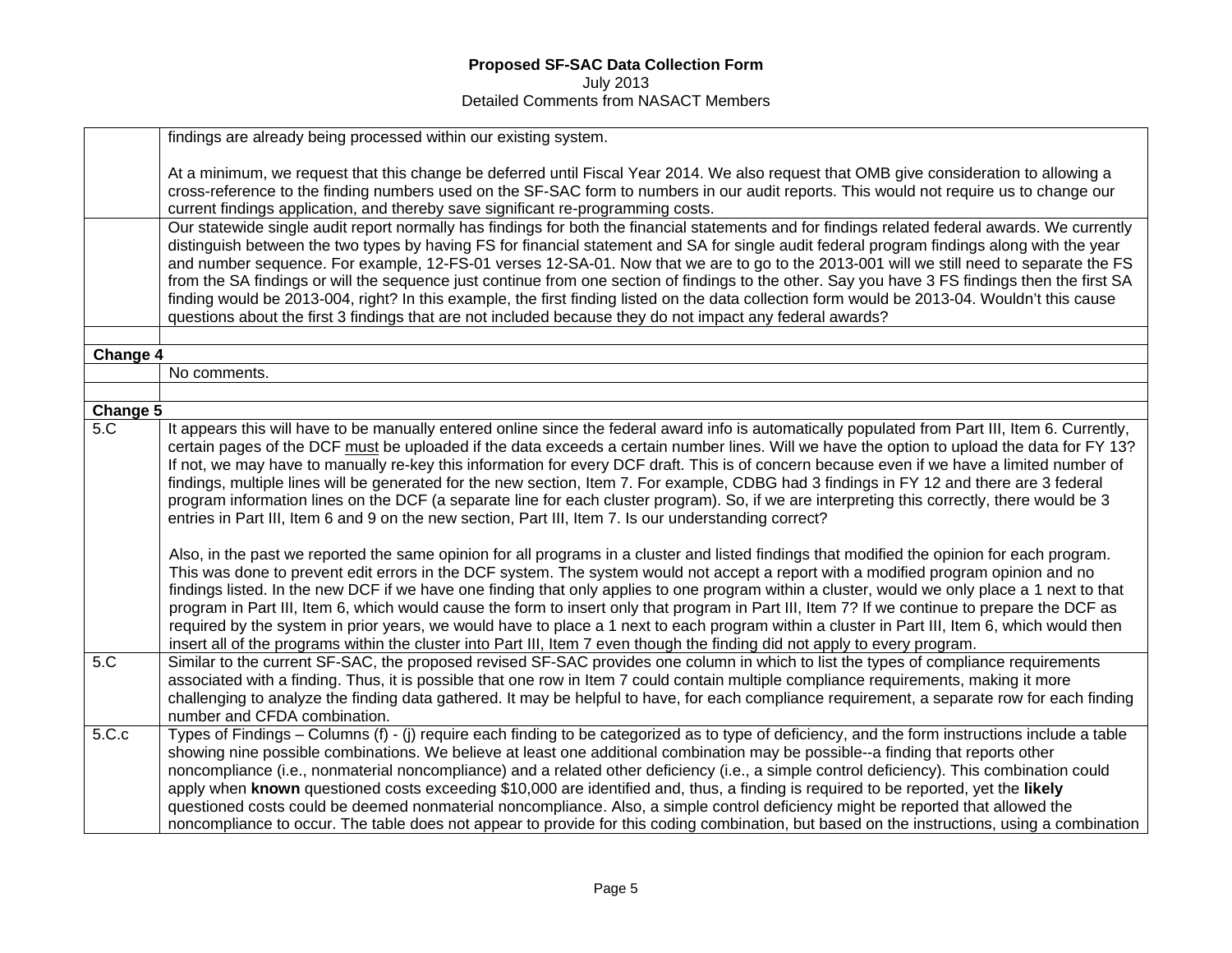# **Proposed SF-SAC Data Collection Form**

July 2013 Detailed Comments from NASACT Members

|       | other than the nine in the table probably would cause a system edit to show a submission error.                                                                                                                                                                                                                                                                                                                                                                                                                                                                                                                                                                                                                                                                                                                                                                                                                            |
|-------|----------------------------------------------------------------------------------------------------------------------------------------------------------------------------------------------------------------------------------------------------------------------------------------------------------------------------------------------------------------------------------------------------------------------------------------------------------------------------------------------------------------------------------------------------------------------------------------------------------------------------------------------------------------------------------------------------------------------------------------------------------------------------------------------------------------------------------------------------------------------------------------------------------------------------|
| 5.C.c | Types of Findings – We are confused by the types of deficiencies and the nine possible combinations shown.                                                                                                                                                                                                                                                                                                                                                                                                                                                                                                                                                                                                                                                                                                                                                                                                                 |
|       | 1. The "Modified opinion (f)" column. When would you enter a Y in this column as opposed the column (g) "Other noncompliance"? And<br>what is considered an "other deficiency (j)"? We generally would not modify an opinion based on a significant deficiency, but it appears<br>that is allowed on the form revision, is that the auditor's discretion?<br>2. Once a program opinion has been modified, would all findings then reflect the modification in column (f), or just the finding that caused                                                                                                                                                                                                                                                                                                                                                                                                                  |
|       | the modification? This question would apply to clusters as well, since we sometimes have a finding that causes a qualification in one<br>program of a cluster, but we must qualify the entire cluster on the current SF-SAC.                                                                                                                                                                                                                                                                                                                                                                                                                                                                                                                                                                                                                                                                                               |
| 5.C.c | Types of Findings - Because Item 7 includes a "Modified Opinion" column but does not include a "Material Noncompliance" column, there is<br>a presumption that the identification of material noncompliance automatically results in the need to modify the opinion for the federal program<br>as a whole. We disagree with the use of the modified opinion column in that manner. According to OMB Circular A-133, material<br>noncompliance is determined at the compliance requirement and/or audit objective level whereas the modification of an opinion is considered<br>at the overall federal program level. As such, instances of material noncompliance may be identified that do not rise to the level of modifying<br>the opinion for the federal program as a whole. To properly reflect this in the SF-SAC, we recommend that Material Noncompliance be added<br>as a separate type of deficiency in Item 7. |
|       | It is confusing to include "Modified Opinion" as a type of deficiency. We believe it would be more appropriate for the modified opinion column<br>to be displayed separately, similar to the questioned costs column.                                                                                                                                                                                                                                                                                                                                                                                                                                                                                                                                                                                                                                                                                                      |
|       | OMB Circular A-133, Section 510 requires reporting of certain other findings that are not specifically identified in the types of deficiencies in<br>Item 7. For example, known fraud is required to be reported under A-133. The proposed revisions to the SF-SAC include as types of<br>deficiencies the categories "Other Noncompliance" and "Other." We suggest that consideration be given to combining these into one "Other"<br>or "Other Deficiency" category. Alternatively, it would be helpful if the instructions further clarified the intended use of each type of deficiency<br>category. For example, it may be helpful to provide guidance on how, if at all, the following situations should be reported:                                                                                                                                                                                                |
|       | fraud,<br>$\bullet$<br>questioned costs greater than \$10,000,<br>$\bullet$<br>cross-cutting findings not material to any federal program,<br>$\bullet$<br>internal control deficiencies that are included in the single audit report but do not rise to the level of a significant deficiency, and<br>$\bullet$<br>noncompliance findings that are included in the single audit report but do not rise to the level of material noncompliance.<br>$\bullet$                                                                                                                                                                                                                                                                                                                                                                                                                                                               |
|       | It would also be helpful if consistent terminology was used in the SF-SAC and the related instructions. Currently, the draft SF-SAC uses the<br>term "Other" while the related instructions use the term "Other Deficiency."                                                                                                                                                                                                                                                                                                                                                                                                                                                                                                                                                                                                                                                                                               |
| 5.C.d | Questioned Costs – Is there a particular reason not to include the actual dollar amount in the data collection form if it is known? Would have<br>thought this would be useful data to the federal agency and others to be able to see the level of QC reported by querying the database and<br>not having to go to the full finding.                                                                                                                                                                                                                                                                                                                                                                                                                                                                                                                                                                                      |
| 5.C.d | Questioned Costs - How should we report questioned costs when we are unable to determine the related program? This would occur if the                                                                                                                                                                                                                                                                                                                                                                                                                                                                                                                                                                                                                                                                                                                                                                                      |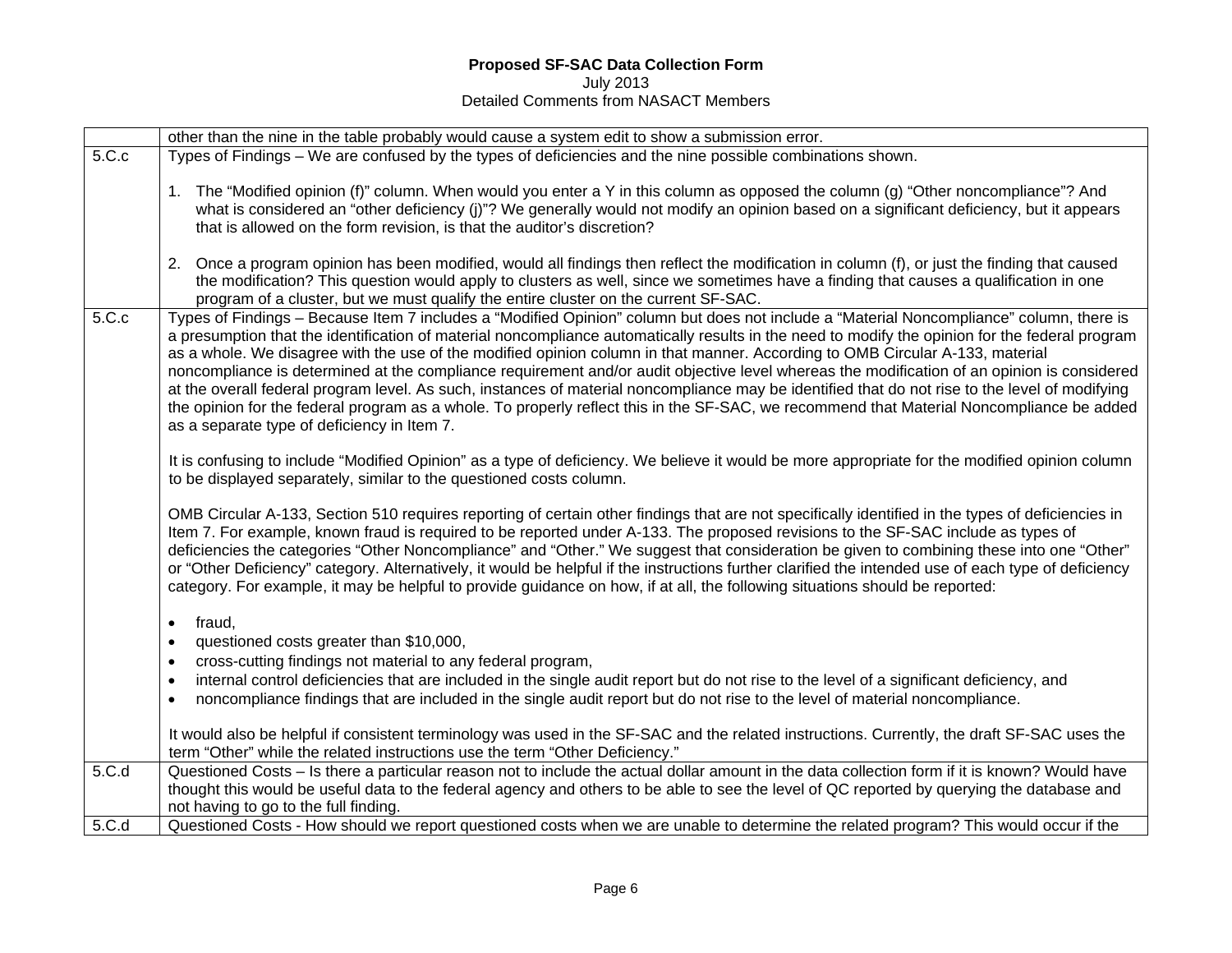# **Proposed SF-SAC Data Collection Form**  July 2013

#### Detailed Comments from NASACT Members

|          | auditor finds questioned costs in a cluster, but cannot determine which program.                                                                                                                                                                                                                                                                                                                                                                                                                                                                                                                                                                                                                                                                                                                                                                                                                                                                                                                                                                                                                                                                                                                                                                                                                                                                                                                                                                  |
|----------|---------------------------------------------------------------------------------------------------------------------------------------------------------------------------------------------------------------------------------------------------------------------------------------------------------------------------------------------------------------------------------------------------------------------------------------------------------------------------------------------------------------------------------------------------------------------------------------------------------------------------------------------------------------------------------------------------------------------------------------------------------------------------------------------------------------------------------------------------------------------------------------------------------------------------------------------------------------------------------------------------------------------------------------------------------------------------------------------------------------------------------------------------------------------------------------------------------------------------------------------------------------------------------------------------------------------------------------------------------------------------------------------------------------------------------------------------|
|          |                                                                                                                                                                                                                                                                                                                                                                                                                                                                                                                                                                                                                                                                                                                                                                                                                                                                                                                                                                                                                                                                                                                                                                                                                                                                                                                                                                                                                                                   |
| Change 6 |                                                                                                                                                                                                                                                                                                                                                                                                                                                                                                                                                                                                                                                                                                                                                                                                                                                                                                                                                                                                                                                                                                                                                                                                                                                                                                                                                                                                                                                   |
|          | The summary of changes included in the proposal indicated that the auditee and auditor certifications would be updated to include<br>a statement certifying that the reporting package does not contain personally identifiable information. However, in the SF-SAC form included<br>in the proposal, this additional certification does not appear to have been added.                                                                                                                                                                                                                                                                                                                                                                                                                                                                                                                                                                                                                                                                                                                                                                                                                                                                                                                                                                                                                                                                           |
|          | The proposed SF-SAC form does not contain a statement in either the auditee or auditor certification blocks that there is no PII in the report. I<br>assume that is because none of the proposed A-133 revisions have been incorporated into this form yet.                                                                                                                                                                                                                                                                                                                                                                                                                                                                                                                                                                                                                                                                                                                                                                                                                                                                                                                                                                                                                                                                                                                                                                                       |
|          | However, when PII is incorporated in, please consider this comment that we submitted to OMB on the proposed A-133 revisions:                                                                                                                                                                                                                                                                                                                                                                                                                                                                                                                                                                                                                                                                                                                                                                                                                                                                                                                                                                                                                                                                                                                                                                                                                                                                                                                      |
|          | .707(c) & .712 (a) – Auditees and auditors shall ensure that their respective parts of the reporting package do not include personally<br>identifiable information.                                                                                                                                                                                                                                                                                                                                                                                                                                                                                                                                                                                                                                                                                                                                                                                                                                                                                                                                                                                                                                                                                                                                                                                                                                                                               |
|          | .712(b)(1) - The auditee shall submit required data elements described inData Collection FormA senior level representative of the<br>auditeeshall sign a statement to be included as part of the data collection certifying thatthe reporting package does not include<br>personally identifiable information                                                                                                                                                                                                                                                                                                                                                                                                                                                                                                                                                                                                                                                                                                                                                                                                                                                                                                                                                                                                                                                                                                                                     |
|          | .712(b)(2) – Using the information included in the reporting packagethe auditor shall complete the applicable data elements. The<br>auditor shall sign a statement to be included as part of the data collection form that indicates                                                                                                                                                                                                                                                                                                                                                                                                                                                                                                                                                                                                                                                                                                                                                                                                                                                                                                                                                                                                                                                                                                                                                                                                              |
|          | If .707(c) and .712(a) require both the auditee and auditor to ensure that their respective parts of the reporting package do not<br>$\bullet$<br>include personally identifiable information, then why does .712(b) only require the auditee to sign a statement certifying such?<br>If PII is found in a comment in the Schedule of Findings and Questioned Costs, who is responsible if a fine is assessed? The<br>$\bullet$<br>auditee must sign the certification; however, they have no control over what the auditor writes in the comments.                                                                                                                                                                                                                                                                                                                                                                                                                                                                                                                                                                                                                                                                                                                                                                                                                                                                                               |
|          | Ohio's dilemma with the PII requirement:                                                                                                                                                                                                                                                                                                                                                                                                                                                                                                                                                                                                                                                                                                                                                                                                                                                                                                                                                                                                                                                                                                                                                                                                                                                                                                                                                                                                          |
|          | Under Ohio Revised code Sections 9.24(H)(3) and 117.28, a finding for recovery may exist in certain circumstances (public money<br>$\bullet$<br>has been illegally expended, etc.). In addition, 117.28 requires the Ohio Auditor of State to forward a copy of the audit report<br>containing the finding for recovery to the statutorily designated legal counsel for the public office, who then has the discretionary<br>authority to institute legal proceedings to collect the amount alleged to be due to the public office. If legal counsel does not pursue<br>legal proceedings, the finding for recovery will be considered to be a debt owed to a public office and will be certified to the<br>Attorney General of the State of Ohio for collection. In addition, pursuant to Ohio Revised Code section 9.24, a person against whom<br>an unresolved finding for recovery has been issued by the Auditor of State is precluded from receiving, from a state agency or political<br>subdivision, a contract for goods, services, or construction, paid for in whole or in part with state funds. (This preclusion does not apply<br>to employment contracts.) Therefore 9.24(D) requires the Auditor of State to maintain a database, accessible to the public, listing<br>persons against whom an unresolved finding for recovery has been issued, and the amount of the money identified in the<br>unresolved finding for recovery. |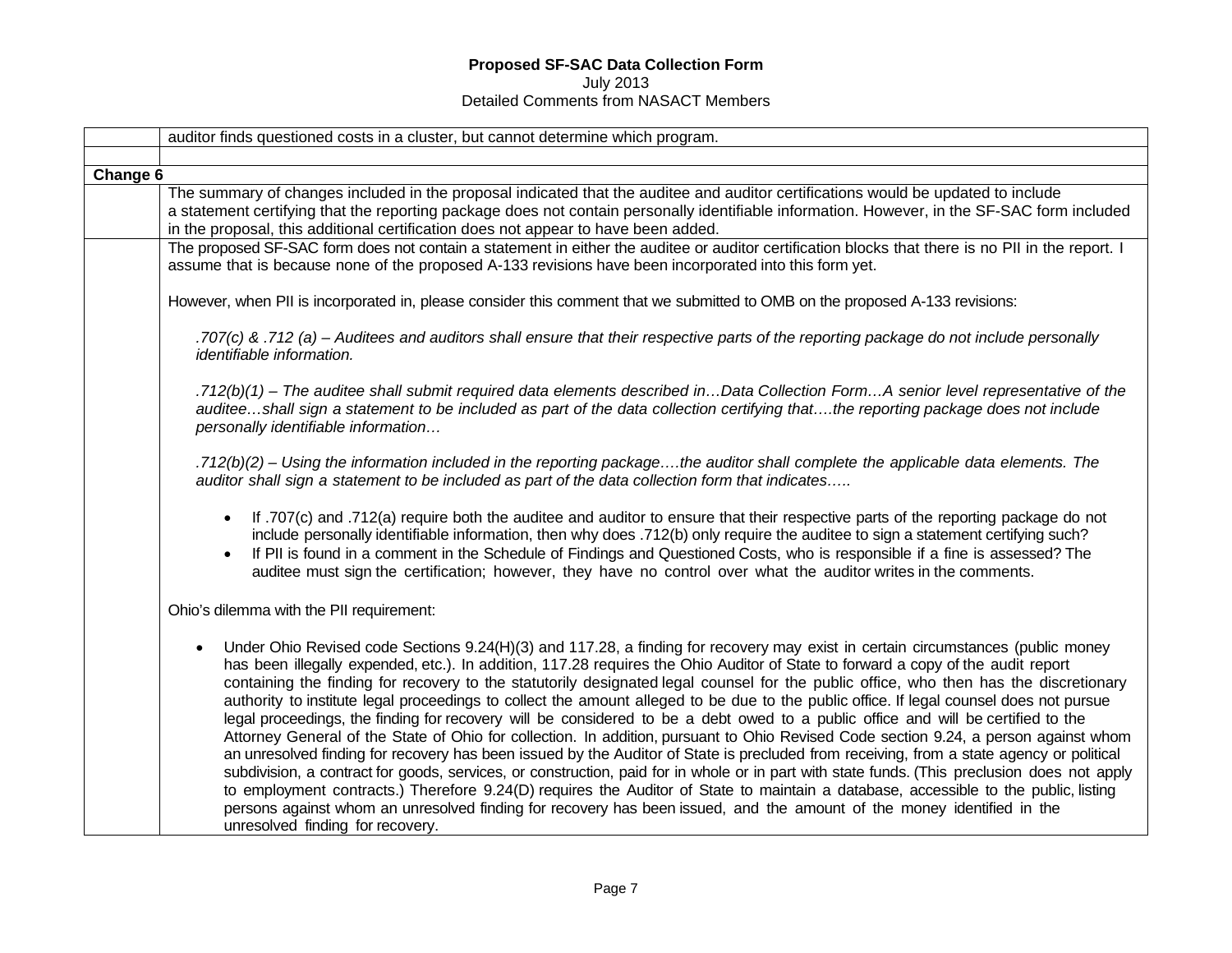| FAC's Proposed Changes to SF-SAC Data Collection Form, Item #6, and OMB Memo M-06-19 and M-07-16 define PII as including a<br>$\bullet$<br>person's name alone or when combined with other personal or identifying information.<br>Considering all the guidance above, how should the Ohio Auditor of State comply with the PII requirement when we are required to<br>issue Findings for Recovery in our audit reports, which include the person's name?                                                                                                                                                                                                                                                                                                                                                                                                                                                                                                                                                                                                                                                                                                                                                                                                                                                                                                                                                                         |
|-----------------------------------------------------------------------------------------------------------------------------------------------------------------------------------------------------------------------------------------------------------------------------------------------------------------------------------------------------------------------------------------------------------------------------------------------------------------------------------------------------------------------------------------------------------------------------------------------------------------------------------------------------------------------------------------------------------------------------------------------------------------------------------------------------------------------------------------------------------------------------------------------------------------------------------------------------------------------------------------------------------------------------------------------------------------------------------------------------------------------------------------------------------------------------------------------------------------------------------------------------------------------------------------------------------------------------------------------------------------------------------------------------------------------------------|
|                                                                                                                                                                                                                                                                                                                                                                                                                                                                                                                                                                                                                                                                                                                                                                                                                                                                                                                                                                                                                                                                                                                                                                                                                                                                                                                                                                                                                                   |
| Change 7                                                                                                                                                                                                                                                                                                                                                                                                                                                                                                                                                                                                                                                                                                                                                                                                                                                                                                                                                                                                                                                                                                                                                                                                                                                                                                                                                                                                                          |
| One change described under Item 7 is concerning. We submit a locked Single Audit report to mitigate the professional liability associated with<br>reports containing scanned original signatures. Today's technology allows intentional misuse of electronic signatures to occur easily. Locking a<br>document is a reasonable measure aimed at deterring such misuse. Please consider alternative submission requirements that allow auditors to<br>mitigate their professional liability, while also meeting the information needs of the federal grantor agencies (emphasis added). For example, the<br>unlocked electronic report could include signature on file versions of the auditor's opinions. The signed opinions could either be mailed separately<br>or electronically submitted as separate locked documents. With the changes to the data collection form, the need for federal grantor agencies to<br>refer to the signed opinions for context is reduced, making separate submission a viable option. As another option, the clearinghouse could provide<br>representation on security measures taken to protect the electronic signatures from misuse and accept responsibility for misuse on the part of<br>federal employees.                                                                                                                                                                                |
|                                                                                                                                                                                                                                                                                                                                                                                                                                                                                                                                                                                                                                                                                                                                                                                                                                                                                                                                                                                                                                                                                                                                                                                                                                                                                                                                                                                                                                   |
| <b>Instructions for Form SF-SAC</b>                                                                                                                                                                                                                                                                                                                                                                                                                                                                                                                                                                                                                                                                                                                                                                                                                                                                                                                                                                                                                                                                                                                                                                                                                                                                                                                                                                                               |
| The proposed revisions are unclear regarding whether information in Part III, Item 7 of the revised SF-SAC could be uploaded or if it would<br>need to be manually entered. It would be more efficient if this information could be uploaded, and it would be helpful if instructions provided<br>technical detail on how to complete Item 7. The instructions for completing the SF-SAC provided in the proposal reference other instructions<br>for completing certain portions of the SF-SAC. We presume these references are to the existing detailed technical instructions on completing<br>the SF-SAC, including how to upload information, that are available at http://harvestor.census.gov/sac. It would be helpful for those<br>instructions to continue to be available and to be updated related to the revisions proposed, specifically the technical instructions for<br>uploading information to Item 6 and Item 7 of Part III of the SF-SAC.<br>The proposed instructions refer to page numbers in several areas. However, in looking at the proposed form, there are no longer page<br>numbers in the header or footer section to identify. Plus as usual for our Statewide, there will be many pages for page 3 (Part III, Item 6) and<br>page 4 (Part III, Item 7). Will page numbers be added like the old form or should any references throughout the form be made to the Part<br>rather than page number? |
|                                                                                                                                                                                                                                                                                                                                                                                                                                                                                                                                                                                                                                                                                                                                                                                                                                                                                                                                                                                                                                                                                                                                                                                                                                                                                                                                                                                                                                   |
| <b>Instructions - Page 1</b>                                                                                                                                                                                                                                                                                                                                                                                                                                                                                                                                                                                                                                                                                                                                                                                                                                                                                                                                                                                                                                                                                                                                                                                                                                                                                                                                                                                                      |
| First column, third paragraph: "This Form SF-SAC version, dated 10-2013 should be used for audits covering fiscal periods ending in 2013."<br>Should this coincide with the effective date of the 2013 OMB Compliance Supplement? The 2013 OMB Compliance Supplement is effective<br>for audits of fiscal years beginning after June 30, 2012 (i.e., June 30, 2013 audits). The way this is currently written, a 3/31/31 FYE audit would<br>follow the FY 2012 OMB Compliance Supplement, but would report on the 2013 SF-SAC – is that the intention?                                                                                                                                                                                                                                                                                                                                                                                                                                                                                                                                                                                                                                                                                                                                                                                                                                                                            |
| Type(s) of Deficiency(ies) - has "Item 7f-g" - should be "Item 7f-j"                                                                                                                                                                                                                                                                                                                                                                                                                                                                                                                                                                                                                                                                                                                                                                                                                                                                                                                                                                                                                                                                                                                                                                                                                                                                                                                                                              |
| Type(s) of Deficiency(ies) - Is it accurate to correlate "modified opinion" with "material noncompliance," then any noncompliance that is below<br>material is marked as "other noncompliance"? Just wondering if there is some guidance / definition / standard in determining the type of<br>deficiency is being reported. If so, where is it?                                                                                                                                                                                                                                                                                                                                                                                                                                                                                                                                                                                                                                                                                                                                                                                                                                                                                                                                                                                                                                                                                  |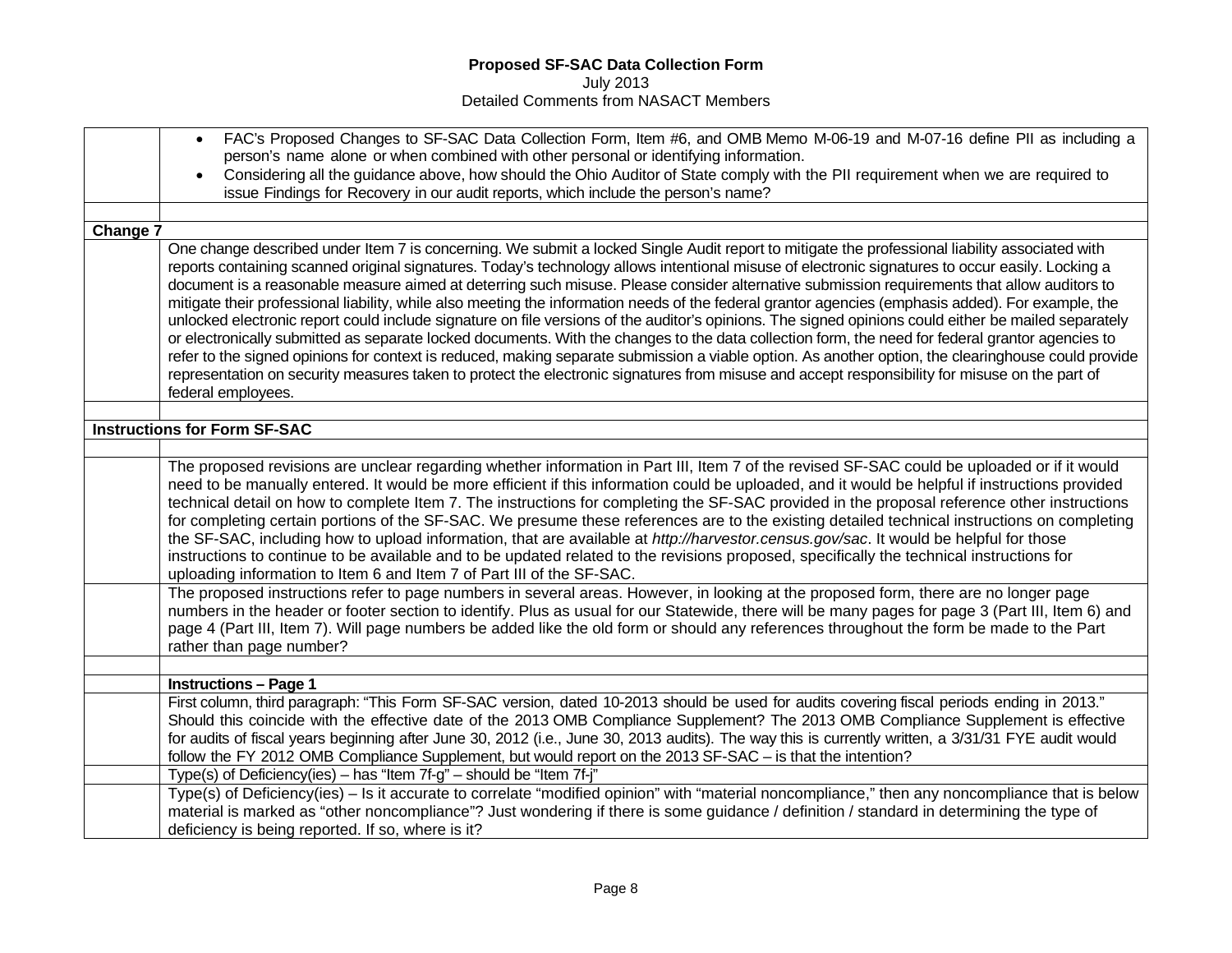| Questioned Costs - "For each audit finding listed on Part III, Item 7k" I think it should be "For each audit finding listed on Part III, Item 7, the                                                                                                                                                                                                                                                                                                                                                                                                                                    |
|-----------------------------------------------------------------------------------------------------------------------------------------------------------------------------------------------------------------------------------------------------------------------------------------------------------------------------------------------------------------------------------------------------------------------------------------------------------------------------------------------------------------------------------------------------------------------------------------|
| auditor will report if there were any Questioned costs related to that finding in Item 7k."                                                                                                                                                                                                                                                                                                                                                                                                                                                                                             |
| Submission to the Federal Audit Clearinghouse - Auditees are required to use the Internet submission form on the FAC Web site." (word                                                                                                                                                                                                                                                                                                                                                                                                                                                   |
| missing)                                                                                                                                                                                                                                                                                                                                                                                                                                                                                                                                                                                |
|                                                                                                                                                                                                                                                                                                                                                                                                                                                                                                                                                                                         |
| <b>Instructions - Page 2</b>                                                                                                                                                                                                                                                                                                                                                                                                                                                                                                                                                            |
| First column, third paragraph - "the auditee and auditor must attach an electronic image file containing the reporting package." Should this<br>be expanded on here for the new requirements - 85% text searchable, unencrypted, etc.?                                                                                                                                                                                                                                                                                                                                                  |
| Form Due Date - " within the earlier of 30 days after receipt of the auditor's report(s), or nine months after the end of the audit period" I<br>realize this language comes straight from the Single Audit Act, however, since the OMB Compliance Supplement, Appendix 7, only addresses<br>the 9 month requirement, should the "30 days" language be removed?                                                                                                                                                                                                                         |
| Item 4(c) says "Do not include the primary EIN in Appendix 1." The EINs are on page 6 of the new form not Appendix 1. There is no<br>Appendix 1                                                                                                                                                                                                                                                                                                                                                                                                                                         |
| There are notations under Item 4(c) and 4(f) on page 2, and under Item 7 on page 3, in the instructions to see on-line instructions available<br>on the FAC website for uploading additional data (i.e., under EINs, DUNs, and other auditors), but nothing on page 5 (Part III, item 7). We did<br>not find updated instructions on the FAC website. Will those be updated to correlate with these proposed instructions? Also, will there be a<br>way to upload Part III, item 7 or will it have to be entered directly on-line since it will be generated based on what is on page 3 |
|                                                                                                                                                                                                                                                                                                                                                                                                                                                                                                                                                                                         |
| <b>Instructions - Page 3</b>                                                                                                                                                                                                                                                                                                                                                                                                                                                                                                                                                            |
| Item 6. Add Optional Secondary Auditor Information - This seems to be left over from previous instructions and should be deleted.                                                                                                                                                                                                                                                                                                                                                                                                                                                       |
|                                                                                                                                                                                                                                                                                                                                                                                                                                                                                                                                                                                         |
| <b>Instructions - Page 4</b>                                                                                                                                                                                                                                                                                                                                                                                                                                                                                                                                                            |
| There are multiple references to Appendix 1 for the Federal Agency listing. There is no Appendix 1, rather there is an appendix A & B.                                                                                                                                                                                                                                                                                                                                                                                                                                                  |
| Item 6. Federal Awards Expended During Fiscal Year<br>We suggest that an Excel template be prepared and provided so that the specific formatting that is needed to upload this information into the<br>DCF is known and available. In the past, we have struggled with getting this information uploaded so much so that we decided it was easier<br>to type it all again.                                                                                                                                                                                                              |
| Item 6. CFDA Numbers. Column (a) Federal Agency Prefix<br>It would be helpful if the instructions further clarified whether the prefix listed in the appendix or the federal awarding agency's prefix should<br>be used in situations when the same prefix is used by multiple federal awarding agencies. For example, it would be helpful to know which<br>prefix should be entered in the SF-SAC, Part III, Item 6, for the various federal awarding agencies that use prefix 45 for their CFDA numbers.                                                                              |
| Item 6. CFDA Numbers. Column (a) Federal Agency Prefix<br>The instructions currently reference "Appendix 1" and it appears the reference should be to Appendix A and Appendix B.                                                                                                                                                                                                                                                                                                                                                                                                        |
|                                                                                                                                                                                                                                                                                                                                                                                                                                                                                                                                                                                         |
| <b>Instructions - Page 5</b>                                                                                                                                                                                                                                                                                                                                                                                                                                                                                                                                                            |
| Item 6. Column (j) states "enter one letter (U, Q, A, or D) corresponding to the type of audit report on the major program" However, we give<br>an opinion on each compliance requirement for each major program. Is there some type of control built into the form that if this is marked with<br>anything except for "U" then Step 7, column (f) is marked "yes" also?                                                                                                                                                                                                                |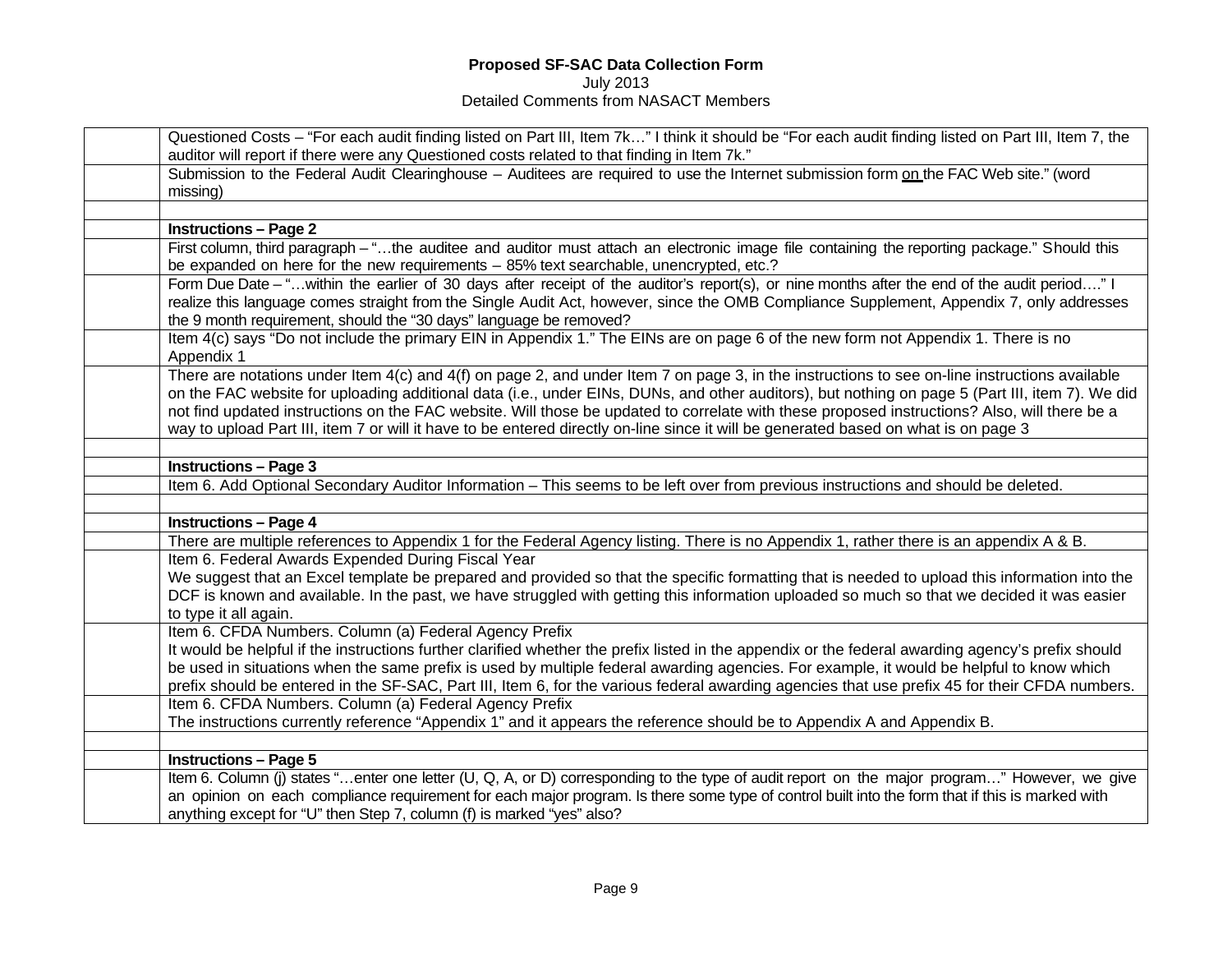| Item 7 Federal Award Findings                                                                                                                      |
|----------------------------------------------------------------------------------------------------------------------------------------------------|
| We believe it would be helpful if the instructions included information about whether and how to include a federal finding that was not specific   |
| to a federal program. For example, we have found instances where an entity had a significant deficiency related to overall preparation of its      |
| Schedule of Expenditures of Federal Awards, which affected all programs. If these types of findings should be included on the DCF, there           |
| should be specific guidelines about how they would be identified, and if these findings should not be included, the instructions should explain    |
| that.                                                                                                                                              |
| Item 7 Federal Award Findings                                                                                                                      |
| "For each finding noted on Part III, Item 6, column (k) details will be entered on Part III, Item 7." If it is possible to have only a modified    |
| opinion (with no comment), as the chart on pg. 5 shows, then Part 7 will not come up for only an opinion modification and the auditor would        |
| never identify which compliance requirement it relates to.                                                                                         |
| Item 7 Federal Award Findings - Columns (a-c) Auto-Filled                                                                                          |
| We have general logistic questions on how the proposed changes will impact the instructions for uploading information to the Federal Audit         |
| Clearinghouse, specifically, with columns that will be auto-filled. Currently, the State Controller uploads one spreadsheet that contains the      |
| auditee information and audit-specific information, provided by our office, for the Annual Single Audit. It appears though, that with the addition |
| of the auto-filled columns in Item 7, a one-spreadsheet approach will no longer be possible. We would appreciate further consideration to          |
| ensure the upload instructions are updated appropriately, if determined necessary.                                                                 |
| Item 7 Federal Award Findings - Column (e) Type of Compliance Requirements                                                                         |
| Within column (e) where we list the types of compliance requirements that apply to a finding, we suggest that there be individual columns for      |
| each of the compliance requirements, similar to how columns (f) through (k) are formatted for the types of deficiencies. This would help to        |
| ensure that findings could be searchable by compliance requirements. However, adding the extra columns for each compliance requirement             |
| may not be feasible until OMB's reforms take place and the types of compliance requirements are reduced to seven.                                  |
| Item 7 Federal Award Findings - Column (e) Type of Compliance Requirements                                                                         |
| It states use A-N and that O will no longer necessary since it was only used for no findings. A 'P' for 'other' was included in the proposed       |
| changes document, but was omitted from the instructions.                                                                                           |
| Item 7 Federal Award Findings - Type(s) of Deficiency(ies)                                                                                         |
| To help ensure consistency, we highly recommend that the instructions include clear definitions and guidelines for the types of deficiencies       |
| listed. For example, it is not clear whether the "Other Deficiency" category would be marked with a yes if that deficiency was communicated        |
| in a report separate from the Single Audit Reporting Package, such as a management letter. In addition, we suggest that if possible the            |
| programming be done so that the form will not accept any combinations other than the nine that are allowed.                                        |
| Item 7. Federal Award Findings - Type(s) of Deficiency(ies)                                                                                        |
| The instructions provide a listing of the valid combinations of the types of deficiencies that may be reported. With the addition of "Material     |
| Noncompliance" as a type of deficiency, as recommended in a previous comment, we believe that the valid combinations of types of                   |
| deficiencies should be modified to reflect the additional possible combinations.                                                                   |
| Item 7. Federal Award Findings - Type(s) of Deficiency(ies)                                                                                        |
| The instructions indicate, "For each audit finding listed on part III, item 7 the auditor must mark any valid combination of five Type(s) of       |
| Deficiency(s): Modified Opinion, Other Noncompliance, Material Weakness, Significant Deficiency, or Other. Mark "Y" for Yes for "N" for No         |
| for each audit finding." However, the instructions then present a table containing "the nine different possible combinations." We are uncertain    |
| if we have the ability to mark any valid combination or are limited to the nine presented combinations. In addition, we would request              |
| additional direction on the "Other NonCompliance" and "Other" categories. The instructions did not include definitions on these terms or           |